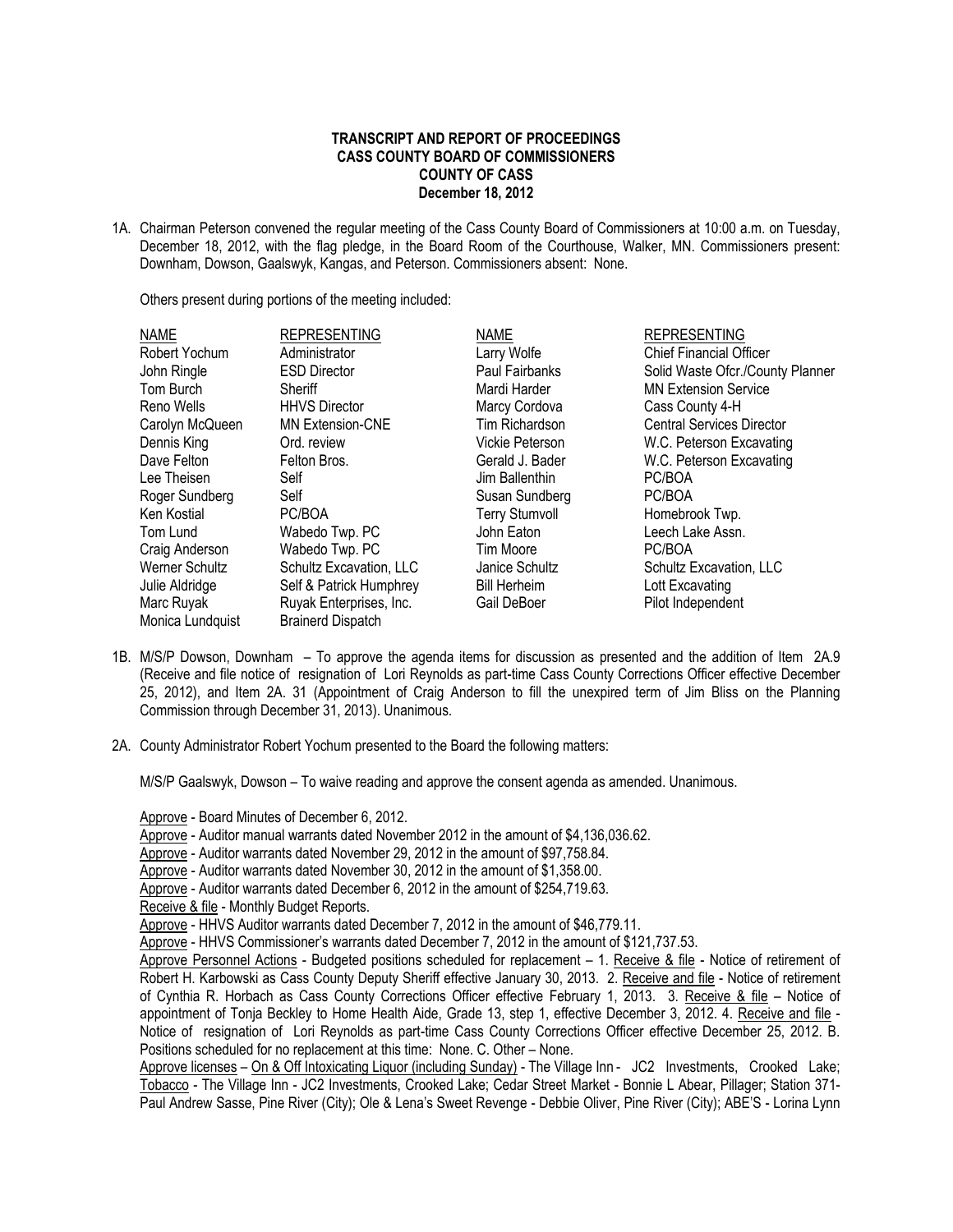Campbell, Federal Dam; The Shadberry - The Shadberry Inc, Crooked Lake; Lone Wolf Liquor - Lone Wolf Outpost, Inc, Remer Twp; Pillsbury Junction - Staples Express, LLC, Pillager; The tobacco licenses listed below are contingent upon receiving proper documentation and fees: Jake's Gull Lake - Gull Lake Jake's, Inc, Fairview; 64 Stop, Inc - Gary Dauer, Meadow Brook; On & Off Sale 3.2 Beer - Long Pine Store - Cynthia Bussian, Ponto Lake; Nodak Lodge - Roger Croaker, Unorganized.

Receive & file - Auditor -Treasurer's Interest Income Report for November 2012.

Receive & file - November 2012 Cass County EDC Activity Report.

Approve - 2013 standard mileage rate for miles driven after December 31, 2012 – Full rate (No county department vehicle available) at 56.5¢ per mile, adjusted rate (County department vehicle available and not used) 28.0¢ per mile.

Approve - Resolution No. 60-12 on final certification of the Shingobee Trail Project Phase III.

Commissioner Gaalswyk offered Resolution No. 60-12 and moved its adoption, Commissioner Dowson seconded:

WHEREAS: Contract No. 09003 (SP 011-090-003) has in all things been completed, and the County Board being fully advised in the premises,

NOW THEN BE IT RESOLVED, that we do hereby accept said completed project for and in behalf of the County of Cass and authorize final payment as specified herein.

Resolution No. 60-12 was adopted by majority vote: Ayes: Downham, Dowson, Gaalswyk, Kangas, Peterson. Nays: None. Approve - Out of state travel for Kathleen Ramos VSO Officer for VA quarterly meetings – Fargo, ND on Feb. 7, May 2, Aug. 1, Nov. 7, 2013.

Accept - Donations to HHVS Office: \$100.00 – American Legion Post #458; \$200.00 – Salem Lutheran Church for Veterans Transportation.

M/S/P Gaalswyk, Dowson - To approve bid inspection for asbestos and regulated materials at tax forfeit properties to Grinning Bear Roll-Off Service not to exceed \$500.00 for Project 1: 205 Norway Ave NW, Cass Lake and \$500.00 Project 2: 229 Second St NE, Cass Lake, MN 56633. Unanimous.

| Bidder                 | Project 1  | Project 2  | Project 3  | Project 4  | <b>Combined Bid</b> |
|------------------------|------------|------------|------------|------------|---------------------|
| Grinning Bear Roll Off | \$550.00   | \$650.00   | \$525.00   | \$575.00   | \$2,000.00          |
| Midwest Environmental  | \$620.00   | \$620.00   | \$620.00   | \$620.00   | \$2.480.00          |
| Consulting LLC         |            |            |            |            |                     |
| Twin Ports Testing     | \$1.277.60 | \$1.126.40 | \$1.222.80 | \$1,161.40 | \$4.788.20          |
|                        |            |            |            |            |                     |

Accept - Drive Right 365 Education & Advocacy Life Program donation in the amount of \$1,500 to Cass County Probation Wellness Program.

Refer - Lease #144-012-0051 renewal with MN DNR in the amount of \$1,400.00 for recycling center, parking area and turnaround area to Cass County legislative delegates.

Approve - Pay requests for Cass County ARMER Project to: MN Dept. Transportation – Tower Leases \$1,900.00; Motorola Solutions, Inc. Hwy. Dept. Radios \$3,872.34; DSC Communications Programming Posse & Hwy. Dept. Radios \$6,240.54. Approve - Annual Association of MN Counties (AMC) 2013 dues in the amount of \$13,618.00.

Approve - Amended Conservation Easement granted by Kathryn Whitney for 5.8 acres and 206 ft. of shoreline on Lake Washburn in Section 4, Township 139 North, Range 26 West in Crooked Lake Twp., Cass County, Minnesota.

Amend - December 6, 2012 Board Minutes Fund #73 Shingobee Connection Trail Project Phase 3 from \$42,243.80 to \$85,880.66.

Authorize - Per diem payment to Board appointed citizen committees for FY2013, in the amount of \$75.00 per day and mileage reimbursement (same as County Board members).

Approve - Appointment of Patty Muscovitz to the County Extension Committee replacing Thelma Grimley as Committee Recorder with a term expiring December 31, 2013.

Approve - MN Counties Information Systems (MCIS) Joint Powers Agreement effective January 1, 2013.

Appointment - Randolph Larsen replacing Martin Ruigh (City of Pine River representative) to the PRASD Board with an unexpired term ending December 31, 2013.

Approve - HHVS Purchase of Service contracts from January 1, 2013 through December 31, 2013 no changes - Charles J Chmielewski; Jan Dickson, PMHNP; Mark L. Haugen, Ph.D.; James R. Jarmuskewicz, M.D.;John Parkin, M.D.; Mark Wildgen, M.D.;Jay Wilimek, Ph.D.;Geri Wilimek, LICSW; Kristi Lind Wheatley; Stellher Human Services, Inc.; Pat Cortese, Ph.D.; Peggy Dolney, Interpreter (From 37.00/hour to 40.00/hour for services; From 18.50/hour to 20.00/hour for travel). Accept -Grant award for October 2012 through June 30, 2013 to operate under the State of MN funding sources for Adoption and Foster Care Recruitment.

Approve - Finalizing of Automatic Vehicle Location project not to exceed \$35,000.00 from ARMER Budget.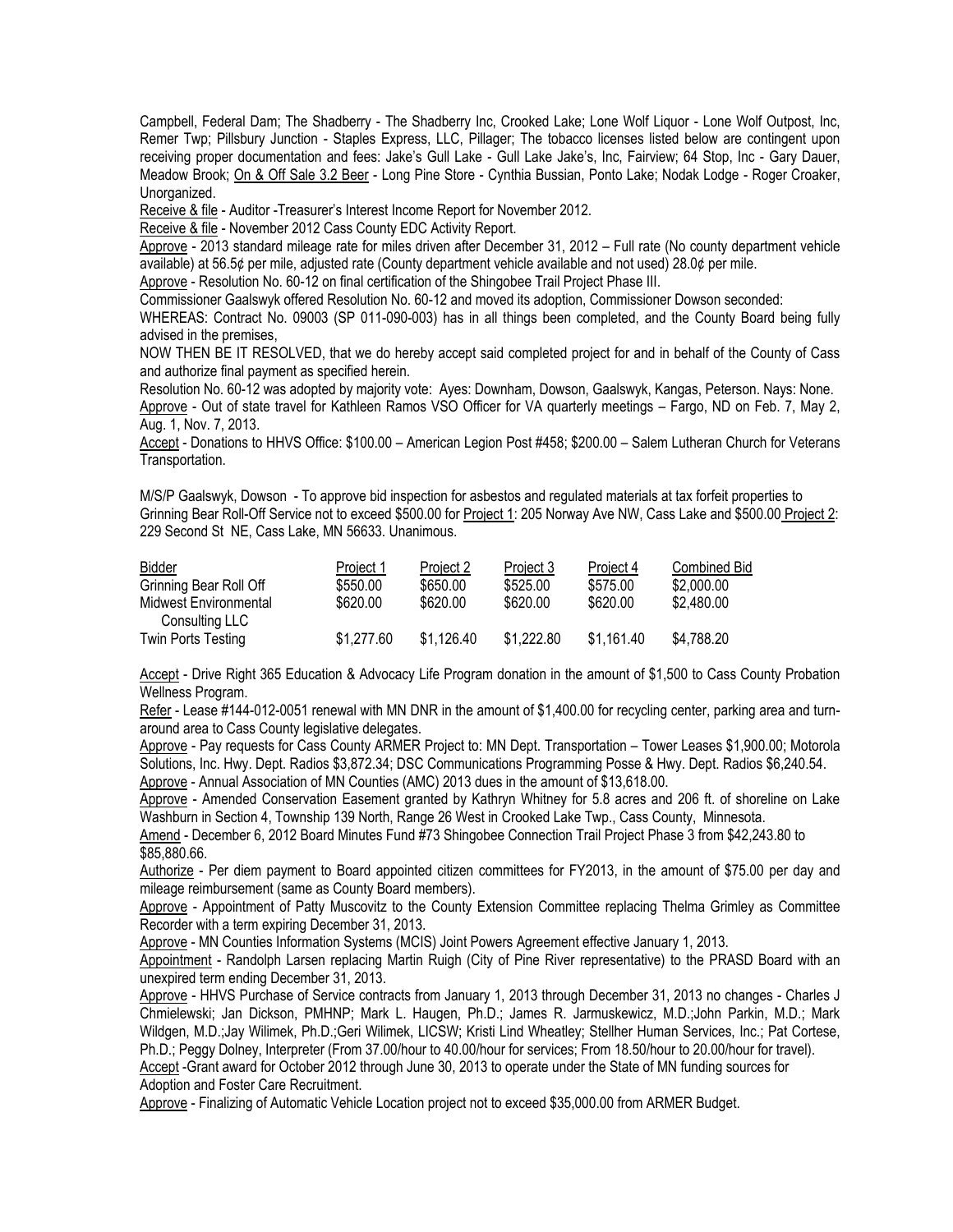Approve – Appointment of Craig Anderson to fill the unexpired term of Jim Bliss on the Planning Commission through December 31, 2013).

- 3A. University of MN Extension Service Regional Director-Northeast Mardi Harder introduced the new 4-H Program Coordinator Marcy Cordova. Ms. Cordova presented a 4-H Program update including current events as well as the 4-H year end reports. The Board welcomed Ms. Cordova and thanked her for the update. No action necessary.
- 3B. Ms. Harder also introduced the new Community Nutrition Educator Carolyn McQueen. Ms. McQueen presented a SNAP Ed Program update including attending WIC Clinics in Pine River and Pillager, and a series of classes being held at the Pine River Food Shelf, May Creek Lodge, and area schools. The Board welcomed Ms. McQueen and thanked her for the update. No action necessary.
- 4A. Administrator Yochum explained that the scheduled public hearing is to consider adopting on 2<sup>nd</sup> reading revisions to Land Use Ordinance No. 2005-01, Environmental Definitions Ordinance No. 2007-04, and Subdivision & Platting Ordinance No. 2009-02. Mr. Yochum commented that the adoption of ordinances or amendments to existing ordinances is conducted under procedures adopted by the Board. In this case, the planning commission has filed recommended changes to existing ordinances after conducting public meetings and hearings since June of 2011. County staff has published legal notice of the meeting and the planning commission recommendations have been: posted on the County website, distributed to all County Departments, sent to each Township and City in the County, sent to adjacent Counties, DNR, Mississippi Headwaters Board, Leech Lake Band, USFS, Army Corp. of Engineers and copies made available upon request.

County Planner Paul Fairbanks reported on the Tuesday, November 27, 2012 previous board action to receive and file the recommendations of the County Planner as presented and further, to schedule consideration of two additional Land Use Ordinance revisions - Section 903.2 renaming the Urban Growth land use zone to Municipal Growth and Section 1126.1 Structure Setbacks standardizing setbacks for structures at 20 feet from roadways (currently 50 feet from the right-of-way of a county or state roadway).

Chairman Peterson asked the audience for comments related to any amendments. Comments objecting to revisions of Section 1107 Extractive Use were received from Bill Herheim, Marc Ruyak, Dave Felton, Butch Peterson, and Jan Schultz. Dennis King and Julie Aldridge supported revisions to Section 1107 Extractive Use. Planning Commission members Jim Ballenthin and Susan Sundberg explained the Planning Commission's position on the amendments to Section 1107.

M/S/P Peterson, Dowson – To consider deleting any amendments to the existing Land Use Ordinance Section 1107 Extractive Use at the next regular meeting of Tuesday, January 8, 2013 beginning at 9:00 a.m., in the Commissioners Boardroom, 1st Floor, Cass County Courthouse, Walker, MN. Unanimous.

Chairman Peterson asked the audience for comments related to any other amendments. Comments and inquiries from the audience were received from Lee Thiesen regarding the increase in lot sizes, Bob Sipes discussed use of clear zones for firefighting, and Cash Luck discussed ESD enforcement.

Chairman Peterson asked the Board for comments related to any other amendments to the Ordinances.

M/S/P Gaalswyk, Peterson – To consider amending the recommended revisions to the Land Use Ordinance Section 1126.10 Fences by requiring fences be similarly finished on both sides at the next regular meeting of Tuesday, January 8, 2013 beginning at 9:00 a.m., in the Commissioners Boardroom, 1st Floor, Cass County Courthouse, Walker, MN. Unanimous.

M/S/P Gaalswyk, Kangas – To consider amending the recommended revisions to the Land Use Ordinance Section 1104.9 Resorts by deleting certain reporting requirements at the next regular meeting of Tuesday, January 8, 2013 beginning at 9:00 a.m., in the Commissioners Boardroom, 1st Floor, Cass County Courthouse, Walker, MN. Ayes: Gaalswyk, Kangas, Peterson. Nays: Downham, Dowson.

Chairman Peterson asked the staff for any comments related to any other amendments. ESD Director John Ringle presented a list of acronyms to be added as Appendix "D", and requested action on previous amendments to Section 903.2 renaming the Urban Growth land use zone to Municipal Growth and Section 1126.1 Structure Setbacks standardizing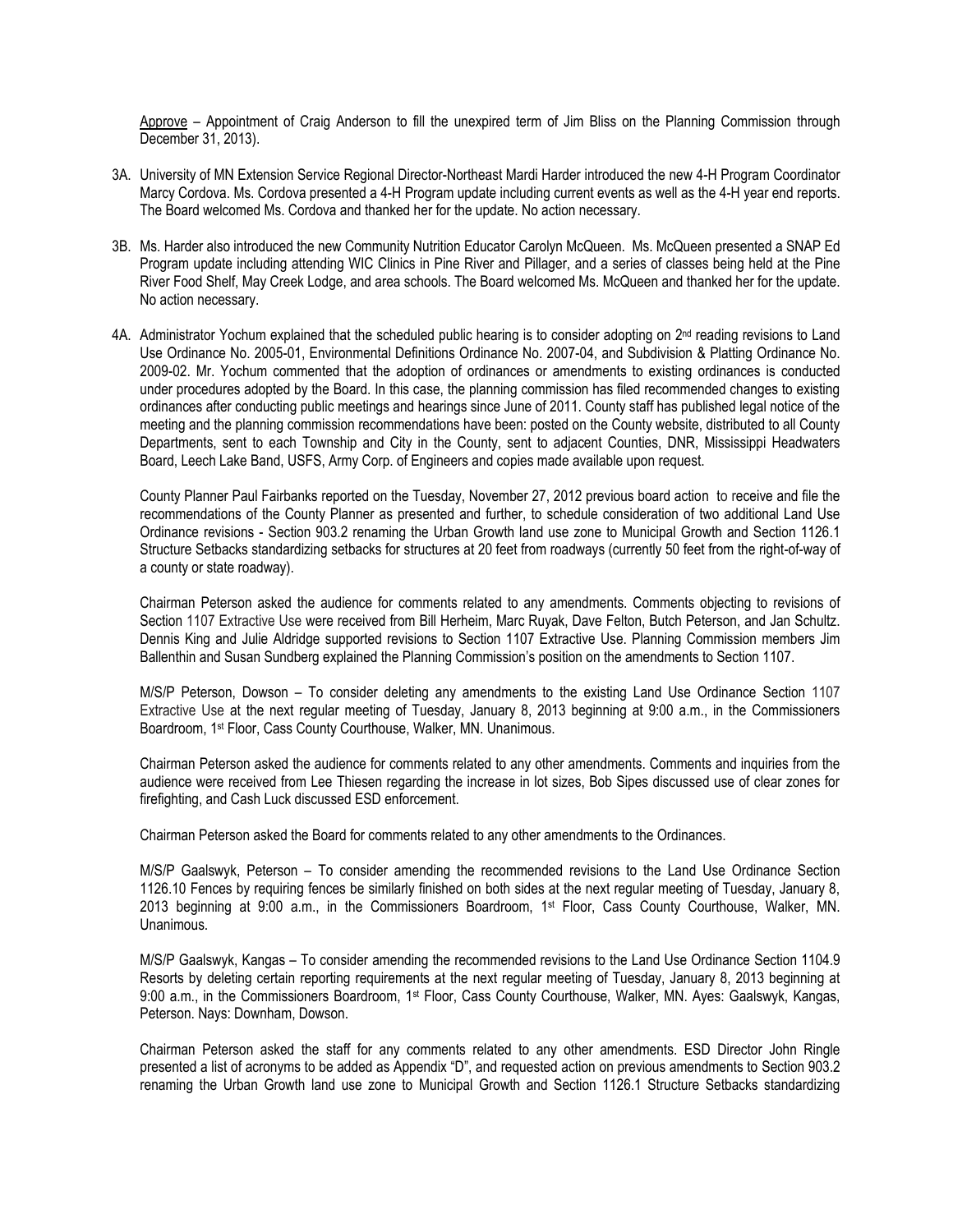setbacks for structures at 20 feet from roadways (currently 50 feet from the right-of-way of a county or state roadway) as previously requested by County Planner Paul Fairbanks.

M/S/P Dowson, Downham – To consider amending the recommended revisions to the Land Use Ordinance Section 903.2 by renaming the Urban Growth land use zone to Municipal Growth, and Section 1126.1 by standardizing setbacks for structures at 20 feet from roadways (currently 50 feet from the right-of-way of a county or state roadway) and the addition of Appendix "D" List of acronyms at the next regular meeting of Tuesday, January 8, 2013 beginning at 9:00 a.m. in the Commissioners Boardroom, 1st Floor, Cass County Courthouse, Walker, MN. Unanimous.

M/S/P Dowson, Gaalswyk – To table the second reading of revisions to the Land Use Ordinance No. 2005-01, Environmental Definitions Ordinance No. 2007-04, and Cass County Subdivision & Platting Ordinance No. 2009-02 until the next regular meeting of Tuesday, January 8, 2013 beginning at 9:00 a.m., in the Commissioners Boardroom, 1<sup>st</sup> Floor, Cass County Courthouse, Walker, MN at which time the Board will consider final adoption as amended. Unanimous.

5A. Central Services Director Tim Richardson presented five bids that were received and opened for the LEC Chiller Replacement Project No. 12-057 on Wednesday, December 12<sup>th</sup>. Mr. Richardson added that the estimated cost was \$140,000 with the bids ranging from \$145,500 to \$170,000.

M/S/P Dowson, Gaalswyk – To accept the low bid of Gorham Oien Mechanical the LEC Chiller Project in the amount of \$145,500 (to include the demolition of the current compressors and associated equipment), subject to Cass County general contracting requirements, including a surety bond, any Minnesota Department of Labor and Industry licensing and employee compliance requirements. Unanimous.

Cass County LEC Chiller Replacement Project No. 12-057

| <b>Bidder</b>                             | <b>Primary Project Total</b> | Demo Deduct Alternate |
|-------------------------------------------|------------------------------|-----------------------|
| Gorham Oien Mechanical                    | \$145,500.00                 | $-$ \$2,500.00        |
| EL-Jay Plumbing and Heating, Inc.         | \$159,830.00                 | $-$ \$2,420.00        |
| Lakes Area Mechanical, Inc.               | \$160,300,00                 | -\$4.300.00           |
| RJ Mechanical, Inc.                       | \$164,000.00                 | $-$ \$5,000.00        |
| Shannon-Peterson dba Peterson Sheet Metal | \$170,000.00                 | $-$ \$4,500.00        |

6A. Chief Financial Officer Larry Wolfe presented the FY 2012 year end fund transfers.

M/S/P Dowson, Kangas - To approve the 2012 year end fund transfers as follows: Transfer from Land Department to General Fund for Indirect Costs \$90,000.00; Transfer from ESD Zoning & Solid Waste to General Fund for Indirect Costs \$155,000.00; Approve payment from Land Department Reforestation Fund to Environmental Trust Fund to reduce amount due to Fund 73 \$78,000.00. Unanimous.

6B. Mr. Wolfe presented resolutions that classify selected fund balances at December 31, 2011.

Commissioner Gaalswyk offered Resolution No. 66-12 and moved its adoption, Commissioner Downham seconded:

WHEREAS, The Cass County Board has adopted Governmental Accounting Standards Board Statement 54, Fund Balance Reporting Governmental Fund Type Definitions (GASB 54), and

WHEREAS, It is a basic responsibility of the County to provide for the health and welfare of its citizens; and

WHEREAS, The Federal Communications Commission (FCC) has issued regulations which require the replacement of wideband Land Mobile Radio (LMR) systems operating in the Very High Frequency (VHF) and Ultra High Frequency (UHF) spectrum by 2013; and

WHEREAS, The County has been presented with a public safety communication assessment (hereinafter "Assessment") conducted by GeoComm, Incorporated, which included an assessment of the alternatives that exist for the County to replace the public safety communication infrastructure within the County, and

WHEREAS, The County has undertaken the project of replacing the public safety communication infrastructure within the County, and

WHERAS, the State of Minnesota has informed the County of specific enhancements that are needed in the near future and that additional funds are needed to successfully complete this task.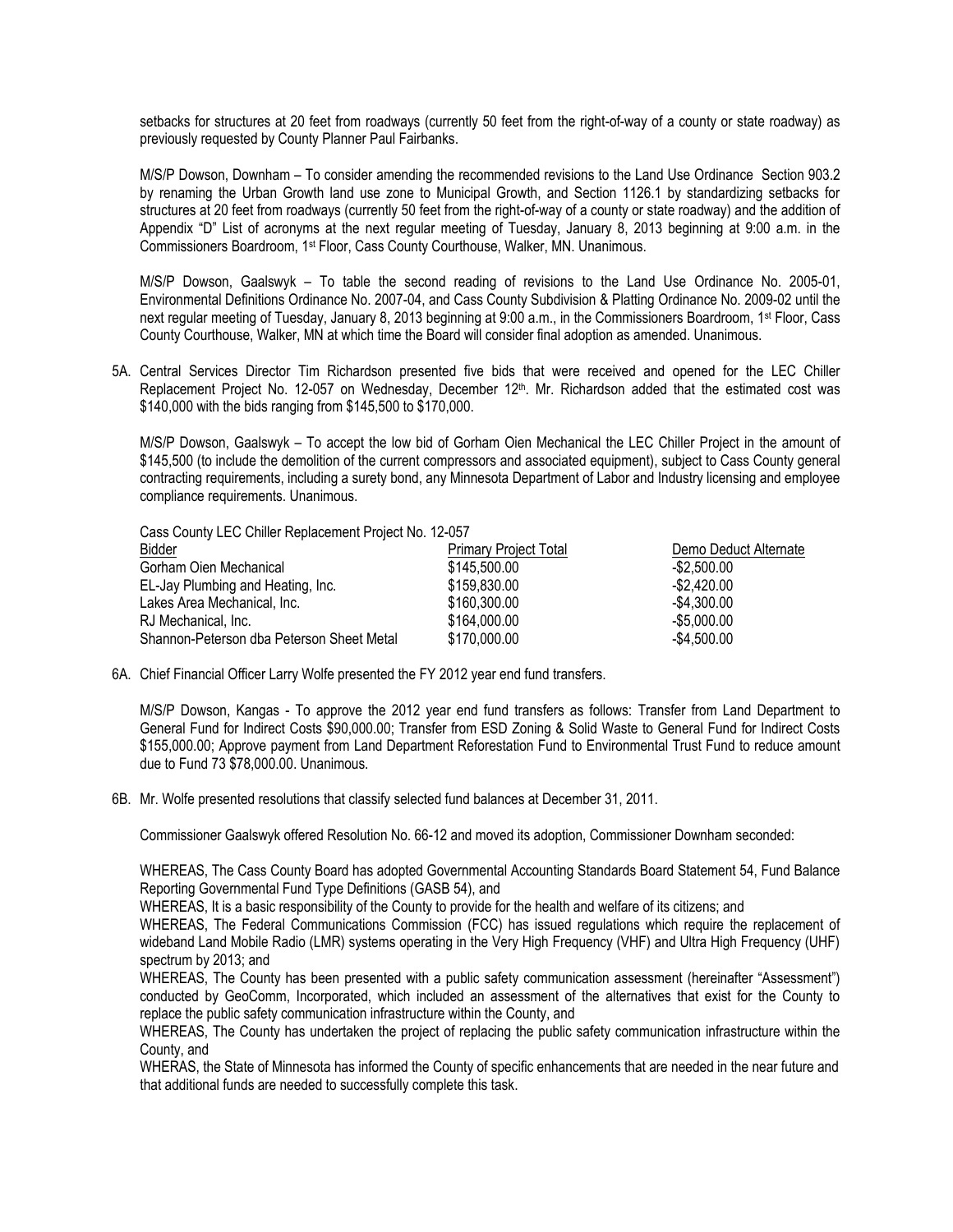NOW, THEREFORE, BE IT RESOLVED: That the Board of Commissioners do hereby reduce the prior commitment of \$2.000,000 to \$750,000 of existing fund balance at December 31, 2012, within the General Fund, for the completion of the ARMER project. Resolution No. 66-12 was declared adopted upon the following vote: Ayes: Downham, Dowson, Gaalswyk, Kangas, Peterson. Nays: None.

Commissioner Downham offered Resolution No. 67-12 and moved its adoption, Commissioner Dowson seconded:

WHEREAS, The Cass County Board has adopted Governmental Accounting Standards Board Statement 54, Fund Balance Reporting Governmental Fund Type Definitions (GASB 54), and

WHEREAS, Cass County maintains a self-insured health plan for its employees and retirees, and

WHEREAS, Significant capital is required to effectively manage a self-insured health plan, and

WHEREAS, Health care costs continue to increase faster than general inflation, and

WHEREAS, the County's ability to generate additional revenue to fund this benefit is limited.

NOW, THEREFORE, BE IT RESOLVED: That the Board of Commissioners do hereby increase the commitment \$4,000,000 to \$4,400,000 of existing fund balance at December 31, 2012, in the General Fund for the funding of future increased health insurance benefits. Resolution No. 67-12 was declared adopted upon the following vote: Ayes: Downham, Dowson, Gaalswyk, Kangas, Peterson. Nays: None.

Commissioner Gaalswyk offered Resolution No. 68-12 and moved its adoption, Commissioner Kangas seconded:

WHEREAS, The Cass County Board has adopted Governmental Accounting Standards Board Statement 54, Fund Balance Reporting Governmental Fund Type Definitions (GASB 54), and

WHEREAS, Cass County maintains membership in the Minnesota Counties Intergovernmental Trust for its insurance and risk management needs, and

WHEREAS, Certain risks and liabilities are not covered by existing insurance plans, and

WHEREAS, Litigation costs and settlement costs continue to increase faster than general inflation, and

WHEREAS, the County's ability to generate additional revenue to pay for uninsured losses is limited.

NOW, THEREFORE, BE IT RESOLVED: That the Board of Commissioners do hereby increase the assignment for uninsured losses from \$1,000,0000 to \$1,300,0000 of existing fund balance at December 31, 2012, in the General Fund. The increase in assignment is to be funded largely from the MCIT dividend received in 2012. Resolution No. 68-12 was declared adopted upon the following vote: Ayes: Downham, Dowson, Gaalswyk, Kangas, Peterson. Nays: None.

6C. Chief Financial Officer Larry Wolfe presented the 2013 budgeted capital equipment list and requested authorization for departments to make related purchases based upon solicitation of competitive prices per State law.

M/S/P Downham, Dowson – To approve the 2013 equipment list in the budgeted amount of \$1,477,075.00 and to authorize purchases based upon solicitation of competitive prices pursuant to applicable law. All technology purchases to receive prior approval from the Central Services Director and all other equipment list purchases require prior approval from the County Administrator and Chief Financial Officer. Unanimous.

7A. County Administrator Robert Yochum presented Resolution No. 61-12 establishing elected Department Head salaries for 2013.

Commissioner Downham offered Resolution No. 61-12 and moved its adoption, Commissioner Gaalswyk seconded:

Resolution establishing compensation for elected department heads

Whereas: Minnesota Statute 386.015 provides in part for the establishment of the annual compensation of the County Recorder, and

Whereas: Minnesota Statute 387.20 provides in part for the establishment of the annual compensation of the County Sheriff, and

Whereas: Minnesota Statute 388.18 provides in part for the establishment of the annual compensation of the County Attorney, and

Whereas: All labor settlements, and non-union adjustments for 2013 have not been determined at this time.

Whereas: That the adoption of the foregoing annual salaries is consistent with labor settlements and budgetary guidelines for 2013, and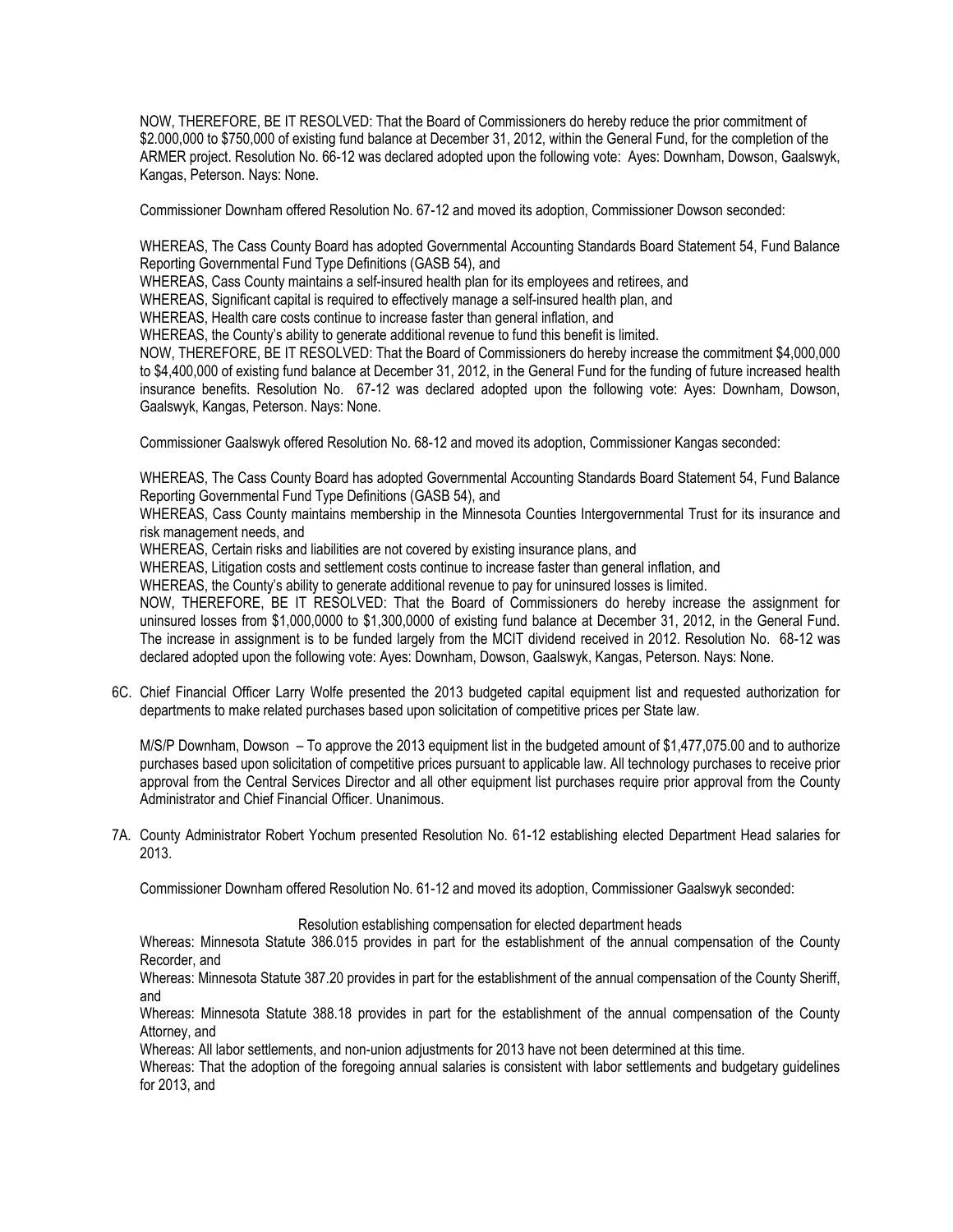Now, Therefore, Be It Resolved:

1. That the year 2013 salaries for the individuals indicated are hereby established as follows:

|                                         | 01/01/13 | 07/01/13 |
|-----------------------------------------|----------|----------|
| County Attorney - Christopher Strandlie |          |          |
| Grade                                   | 50       | 50       |
| Step                                    | 10       | 10       |
| Monthly rate                            | 8,915    | 8,915    |
| Annual rate                             | 106,974  | 106,974  |
| County Sheriff - Tom Burch              |          |          |
| Grade                                   | 45       | 45       |
| Step                                    | 9        | 10       |
| Monthly rate                            | 7,465    | 7,690    |
| Annual rate                             | 89,585   | 92,269   |
| County Recorder - Katie Norby           |          |          |
| Grade                                   | 34       | 34       |
| Step                                    | 10       | 10       |
| Monthly rate                            | 5,555    | 5,555    |
| Annual rate                             | 66,664   | 66,664   |

2. That all positions are additionally eligible for an annual longevity payment in accordance with the current Cass County Personnel Policy Rules.

3. That upon adoption of the 2013 non-union group pay plan the aforesaid monthly, annual and step rates shall be adjusted to the same.

Resolution No. 61-12 was adopted by majority vote: Ayes: Downham, Dowson, Gaalswyk, Kangas, Peterson. Nays: None.

7B. Administrator Yochum presented for discussion Resolution No. 62-12 that establishes the Cass County Board members compensation for 2013. Mr. Yochum commented that the Board's annual salary was reduced in 2010 from \$24,326.00 to \$23,596.50 and has not changed since.

Commissioner Kangas offered Resolution No. 62-12 moved its adoption, Commissioner Dowson seconded:

WHEREAS, County Commissioners may receive per diem payment and reimbursement for necessary expenses in performing the duties of the office as set forth by this resolution of the County Board pursuant to legal authority of Minnesota Statutes 375.055-375.065, 471.665 and 475.06, and

WHEREAS, Cass County Board Resolution No. 29-94 (Amended), dated June 7, 1994 recognizes the recent Attorney General opinion regarding the interpretation and intent of laws governing county commissioner compensation per diem allowance.

NOW, THEREFORE, BE IT RESOLVED that the Cass County Board of Commissioners hereby reaffirms the following per diem payment policy and schedule for 2013 in compliance with applicable state statutes:

The rate of per diem payment shall be \$75.00 per day for attendance at one or more of the following: county board meetings, (except the first regular monthly board meeting, board of auditors, board of equalization, or canvassing board); for service by individual county commissioners on any board, committee or commission of county government including committees of the board pursuant to the official list of committee and board assignments adopted in January of each year; while acting on any committee or attending a meeting under the direction of the board; or for the performance of services by individual county commissioners when required by law.

BE IT FURTHER RESOLVED that Cass County Commissioner annual salary compensation for 2013 is hereby established at \$23,596.50.

Nothing herein shall be construed to prohibit the receipt of per diem payments by commissioners that might serve on other bodies of government for which additional compensation is separately authorized by statute in the performance of duties for a statutorily separate body with independent authority to compensate its members.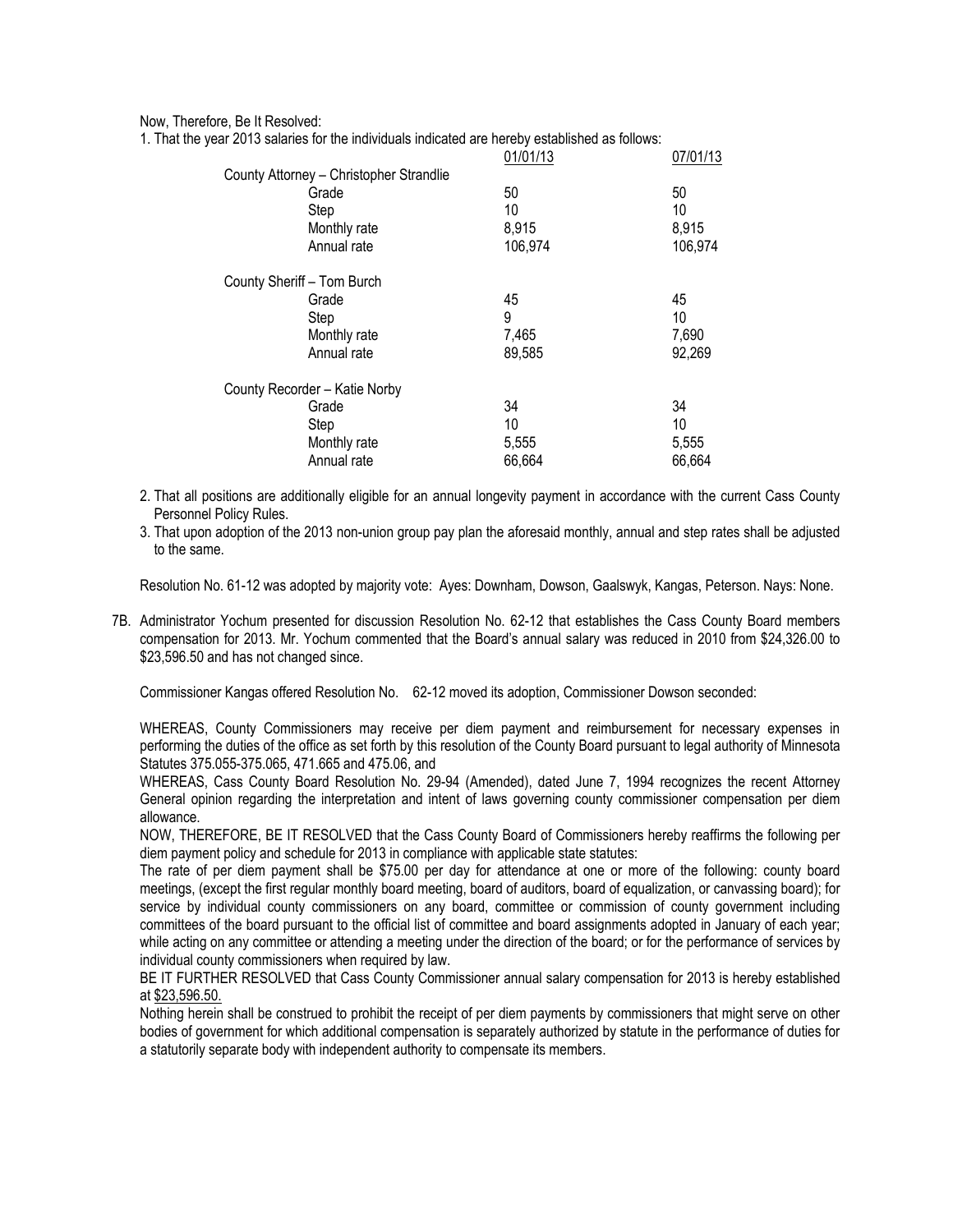The foregoing resolution is effective for the calendar year 2013 effective January 01, 2013.

Resolution No. 62-12 was adopted by majority vote: Ayes: Downham, Dowson, Gaalswyk, Kangas, Peterson. Nays: None.

7C. Administrator Yochum reported on the Personnel Committee of the Board meeting of Friday, December 7, 2012. Items discussed were negotiations to date, Teamsters Local #320 notice of intent to move the Public Employee Insurance Program (PEIP), and the continuation of all fringe benefits and wages under open contracts and non-union through June 30, 2013.

M/S/P Gaalswyk, Peterson – To approve the continuation of all wage and benefit provisions under open contracts and nonunion through June 30, 2013 (including contributions only to the Cass County cafeteria plan), to authorize "me too" memorandums of agreement as units settle, to establish a common length of agreement for all units, to consider retroactivity, and that regional market data must support changes in labor cost. Unanimous.

7D. Administrator Yochum presented the proposed 2013 budget and proposed county levy changes by area counties and cities.

Commissioner Dowson offered Resolution No. 63-12 and moved its adoption, Commissioner Kangas seconded:

WHEREAS, A County Board shall conduct a public hearing prior to the adoption of its final property tax levy, and WHEREAS, after proper public notice said public hearing was held on December 6, 2012. WHEREAS, M.S. 275.07 requires the County Board to adopt a property tax levy prior to December 28, 2012, and WHEREAS, M.S. 275.50 to 275.56 define the levying authority of the County Board, and WHEREAS, the 2013 Budget Committee has evaluated said financial information and formulated recommendations and, NOW, THEREFORE, BE IT RESOLVED: That the Board of Commissioners do hereby approve the following individual fund tax levies for 2013 in the stated amounts:

| General Revenue                                  | \$10,040,070 |
|--------------------------------------------------|--------------|
| Library                                          | 341,417      |
| Road and Bridge                                  | 3,965,441    |
| Welfare - PH/SS/VS                               | 4,763,679    |
| Welfare - Public Assistance Administration       | 1,105,555    |
| Longville Ambulance Subordinate Service District | 461,000      |
| Gross Levy                                       | \$20,677,162 |
| Less County Program Aid                          | (630, 549)   |
| Certified Levy                                   | \$20,046,613 |

BE IT FURTHER RESOLVED: That the Cass County Auditor-Treasurer is hereby authorized and directed to spread the levy on the tax rolls of the County.

Resolution No. 63-12 was declared adopted upon the following vote: Ayes: Downham, Dowson, Gaalswyk, Kangas, Peterson. Nays: None.

7E. Mr. Yochum presented Resolution No. 64-12 establishing the 2013 Cass County budgeted revenues and expenditures by fund.

Commissioner Downham offered Resolution No. 64-12 and moved its adoption, Commissioner Gaalswyk seconded:

WHEREAS, The Board considered the relevant information regarding the 2013 Cass County Budget, and WHEREAS, The budget requests, revenue projections, levy data and needs of Cass County have been duly considered, NOW, THEREFORE, BE IT RESOLVED: That on the recommendation of the Cass County Budget Committee as amended, the Board of Commissioners do hereby approve the 2013 budget as follows: